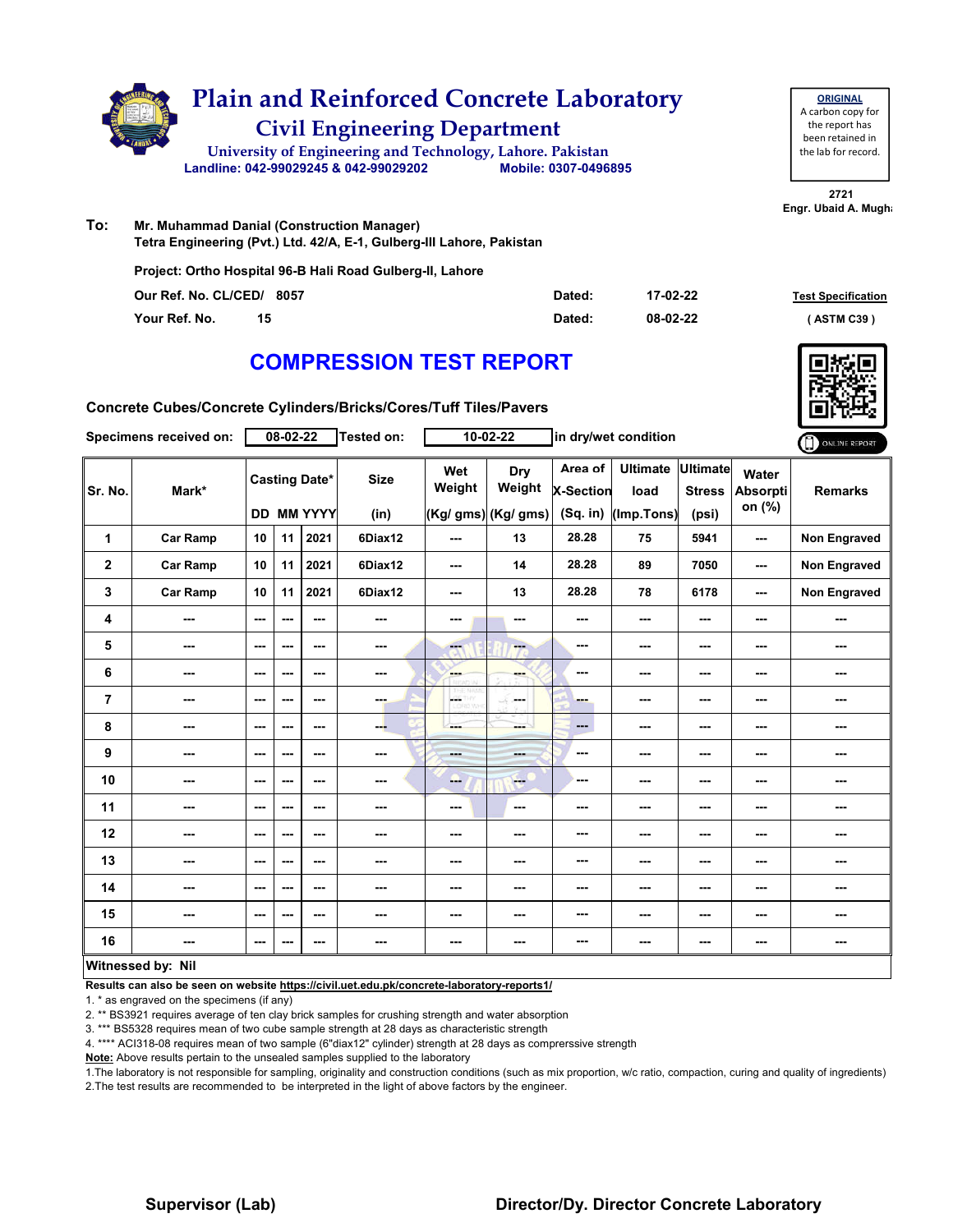

**To: Sports Borad Punjab, Lahore**

**Project: Completion of International Tennis Arena Lahore (GS-552)**

| Our Ref. No. CL/CED/ 8058 |                        | Dated: | 17-02-22 | <b>Test Specification</b> |
|---------------------------|------------------------|--------|----------|---------------------------|
| Your Ref. No.             | APD/PMU/SBP/LHR/22/225 | Dated: | 03-02-22 | ASTM C39                  |

# **COMPRESSION TEST REPORT**



**2729 Dr. Umbreen**

**ORIGINAL** A carbon copy for the report has been retained in the lab for record.

**Concrete Cubes/Concrete Cylinders/Bricks/Cores/Tuff Tiles/Pavers**

|                | Specimens received on: |                         | 09-02-22 |                                           | Tested on:          |                          | 16-02-22                                    |                                           | in dry/wet condition                  |                                           |                                    | ONLINE REPORT   |
|----------------|------------------------|-------------------------|----------|-------------------------------------------|---------------------|--------------------------|---------------------------------------------|-------------------------------------------|---------------------------------------|-------------------------------------------|------------------------------------|-----------------|
| Sr. No.        | Mark*                  |                         |          | <b>Casting Date*</b><br><b>DD MM YYYY</b> | <b>Size</b><br>(in) | Wet<br>Weight            | <b>Dry</b><br>Weight<br>(Kg/ gms) (Kg/ gms) | Area of<br><b>X-Section</b><br>$(Sq.$ in) | <b>Ultimate</b><br>load<br>(Imp.Tons) | <b>Ultimate</b><br><b>Stress</b><br>(psi) | Water<br><b>Absorpti</b><br>on (%) | <b>Remarks</b>  |
| 1              | <b>Plinth Beam</b>     | $\mathbf{1}$            | 1        | 2022                                      | 6Diax12             | ---                      | 12.4                                        | 28.28                                     | 57                                    | 4515                                      | ---                                | <b>Engraved</b> |
|                |                        |                         |          |                                           |                     |                          |                                             |                                           |                                       |                                           |                                    |                 |
| $\mathbf 2$    | <b>Plinth Beam</b>     | $\mathbf{1}$            | 1        | 2022                                      | 6Diax12             | $\overline{\phantom{a}}$ | 12.8                                        | 28.28                                     | 55                                    | 4356                                      | ---                                | <b>Engraved</b> |
| 3              | <b>Plinth Beam</b>     | $\mathbf{1}$            | 1        | 2022                                      | 6Diax12             | ---                      | 12.4                                        | 28.28                                     | 59                                    | 4673                                      | ---                                | Engraved        |
| 4              | <b>RCC Drain</b>       | $\overline{\mathbf{4}}$ | 1        | 2022                                      | 6Diax12             | ---                      | 13                                          | 28.28                                     | 71                                    | 5624                                      | ---                                | Engraved        |
| 5              | <b>RCC Drain</b>       | $\overline{\mathbf{4}}$ | 1        | 2022                                      | 6Diax12             | ---                      | 13                                          | 28.28                                     | 77                                    | 6099                                      | ---                                | Engraved        |
| 6              | <b>RCC Drain</b>       | 4                       | 1        | 2022                                      | 6Diax12             | ---                      | 13                                          | 28.28                                     | 61                                    | 4832                                      | ---                                | Engraved        |
| $\overline{7}$ | ---                    | ---                     | ---      | ---                                       | ---                 | LGE.<br>w                | ---                                         | ---                                       | ---                                   | $--$                                      | ---                                |                 |
| 8              | ---                    | $- - -$                 | ---      | $- - -$                                   | ---                 | ---                      | ---                                         | ---                                       | ---                                   | ---                                       | ---                                | ---             |
| 9              | ---                    | ---                     | ---      | ---                                       | ---                 | ---                      | ---                                         | ---                                       | ---                                   | $--$                                      | ---                                | ---             |
| 10             | ---                    | ---                     | ---      | ---                                       | ---                 | --                       | <b>Here</b>                                 | ---                                       | ---                                   | ---                                       | ---                                | ---             |
| 11             | ---                    | ---                     | ---      | ---                                       | ---                 | ---                      | ---                                         | ---                                       | ---                                   | $--$                                      | ---                                | ---             |
| 12             | ---                    | ---                     | ---      | $- - -$                                   | ---                 | ---                      | ---                                         | ---                                       | ---                                   | ---                                       | ---                                | ---             |
| 13             | ---                    | ---                     | ---      | $--$                                      | $\cdots$            | ---                      | ---                                         | ---                                       | ---                                   | $--$                                      | ---                                | ---             |
| 14             | ---                    | ---                     | ---      | ---                                       | ---                 | ---                      | ---                                         | ---                                       | ---                                   | ---                                       | ---                                | ---             |
| 15             | ---                    | ---                     | ---      | ---                                       | ---                 | ---                      | ---                                         | ---                                       | ---                                   | ---                                       | ---                                | ---             |
| 16             | ---                    | ---                     | ---      | $--$                                      | ---                 | ---                      | ---                                         | ---                                       | ---                                   | ---                                       | ---                                | ---             |
|                | Witnessed by: Nil      |                         |          |                                           |                     |                          |                                             |                                           |                                       |                                           |                                    |                 |

**Results can also be seen on website https://civil.uet.edu.pk/concrete-laboratory-reports1/**

1. \* as engraved on the specimens (if any)

2. \*\* BS3921 requires average of ten clay brick samples for crushing strength and water absorption

3. \*\*\* BS5328 requires mean of two cube sample strength at 28 days as characteristic strength

4. \*\*\*\* ACI318-08 requires mean of two sample (6"diax12" cylinder) strength at 28 days as comprerssive strength

**Note:** Above results pertain to the unsealed samples supplied to the laboratory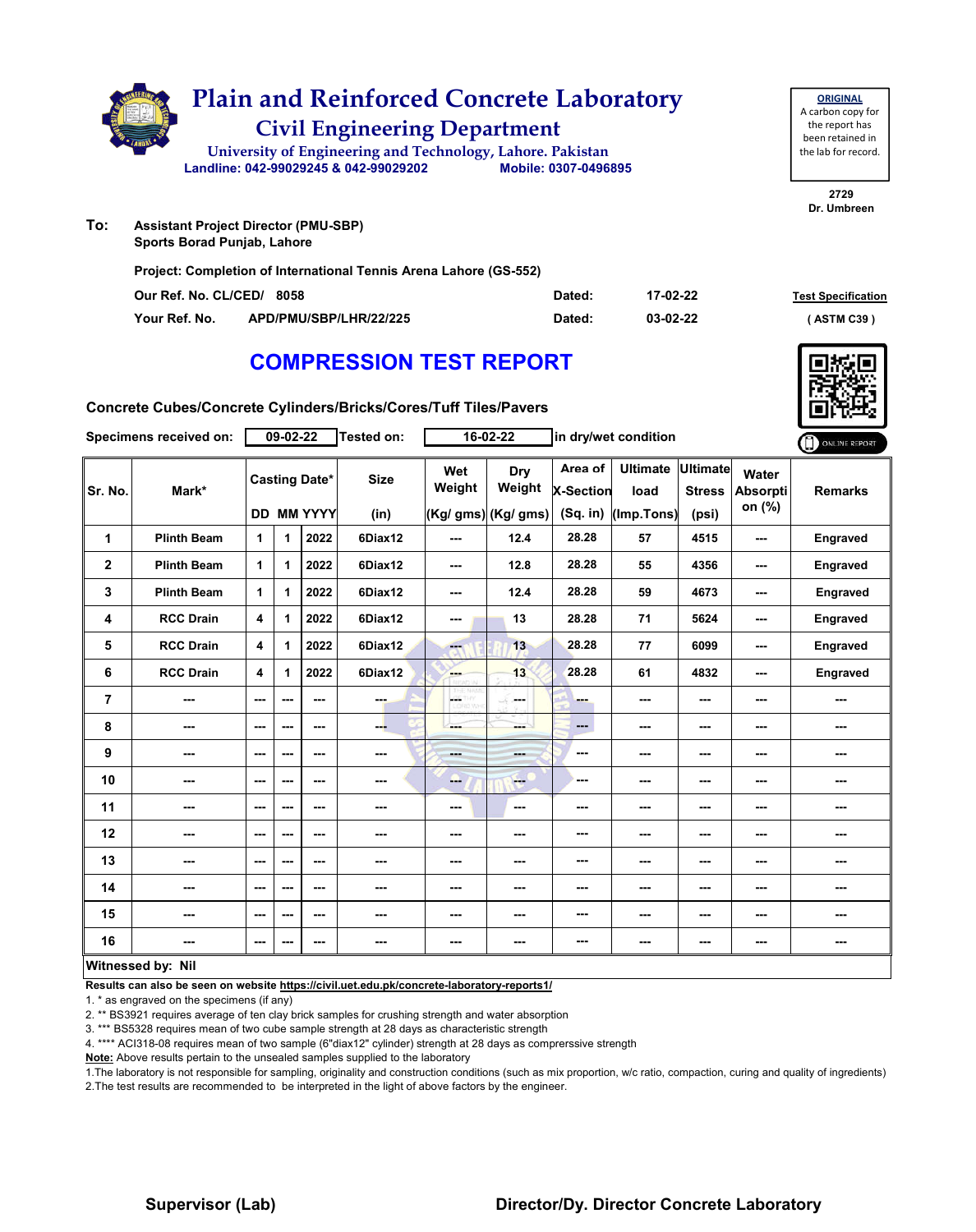

| <b>Project: Construction of Sunshine</b> |                  |        |          |                           |
|------------------------------------------|------------------|--------|----------|---------------------------|
| Our Ref. No. CL/CED/ 8059                |                  | Dated: | 17-02-22 | <b>Test Specification</b> |
| Your Ref. No.                            | SPS/BML/008/2022 | Dated: | 15-02-22 | (ASTM C39 )               |

# **COMPRESSION TEST REPORT**

**Concrete Cubes/Concrete Cylinders/Bricks/Cores/Tuff Tiles/Pavers**

|                | Specimens received on: |                          | $16-02-22$                                |                          | Tested on:          |               | $17 - 02 - 22$                       |                                           | in dry/wet condition                  |                                    |                                    | ONLINE REPORT  |
|----------------|------------------------|--------------------------|-------------------------------------------|--------------------------|---------------------|---------------|--------------------------------------|-------------------------------------------|---------------------------------------|------------------------------------|------------------------------------|----------------|
| Sr. No.        | Mark*                  |                          | <b>Casting Date*</b><br><b>DD MM YYYY</b> |                          | <b>Size</b><br>(in) | Wet<br>Weight | Dry<br>Weight<br>(Kg/ gms) (Kg/ gms) | Area of<br><b>X-Section</b><br>$(Sq.$ in) | <b>Ultimate</b><br>load<br>(Imp.Tons) | Ultimate<br><b>Stress</b><br>(psi) | Water<br><b>Absorpti</b><br>on (%) | <b>Remarks</b> |
| 1              | <b>P4</b>              | 12                       | 1                                         | 2022                     | 6Diax12             | $- - -$       | 13.2                                 | 28.28                                     | 77                                    | 6099                               | ---                                | Non Engraved   |
| $\mathbf 2$    | P <sub>5</sub>         | 12                       | 1                                         | 2022                     | 6Diax12             | $--$          | 13.4                                 | 28.28                                     | 81                                    | 6416                               | ---                                | Non Engraved   |
| 3              | <b>P6</b>              | 12                       | 1                                         | 2022                     | 6Diax12             | $--$          | 13                                   | 28.28                                     | 65                                    | 5149                               | ---                                | Non Engraved   |
| 4              | ---                    | ---                      | ---                                       | ---                      | ---                 | ---           | $\overline{\phantom{a}}$             | ---                                       | ---                                   | ---                                | ---                                | ---            |
| 5              | $\qquad \qquad \cdots$ | $\sim$                   | ---                                       | ---                      | $\sim$              | --            | ---                                  | ---                                       | ---                                   | ---                                | ---                                | ---            |
| 6              | ---                    | $\sim$ $\sim$            | ---                                       | $\sim$ $\sim$            | $\sim$ $\sim$       | <b>Albert</b> | ---                                  | ---                                       | ---                                   | ---                                | ---                                | ---            |
| $\overline{7}$ | ---                    | $\overline{\phantom{a}}$ | ---                                       | $\sim$ $\sim$            | ---                 | CORD WHE      | ---                                  | ---                                       | ---                                   | ---                                |                                    | ---            |
| 8              | ---                    | $\sim$                   | ---                                       | ---                      | --                  | ---           | ---                                  | $\qquad \qquad \cdots$                    | ---                                   | ---                                | ---                                | ---            |
| 9              | $\sim$                 | $\sim$                   | ---                                       | $- - -$                  | $\sim$ $\sim$       | ---           | ---                                  | ---                                       | ---                                   | ---                                | ---                                | ---            |
| 10             | ---                    | $\overline{\phantom{a}}$ | ---                                       | $\overline{\phantom{a}}$ | ---                 | ---           | $\frac{1}{1-\frac{1}{2}}$            | ---                                       | ---                                   | ---                                | ---                                | ---            |
| 11             | ---                    | $\sim$                   | ---                                       | $\sim$ $\sim$            | $\sim$              | ---           | $\cdots$                             | ---                                       | ---                                   | ---                                | ---                                | ---            |
| 12             | ---                    | $--$                     | ---                                       | $\sim$ $\sim$            | ---                 | ---           | ---                                  | ---                                       | ---                                   | ---                                | ---                                | ---            |
| 13             | ---                    | $--$                     | ---                                       | $\overline{\phantom{a}}$ | ---                 | ---           | ---                                  | ---                                       | ---                                   | ---                                | ---                                | ---            |
| 14             | ---                    | $\overline{\phantom{a}}$ | ---                                       | $\sim$                   | $\sim$              | ---           | ---                                  | ---                                       | ---                                   | ---                                |                                    | ---            |
| 15             | ---                    | $--$                     | ---                                       | $\sim$ $\sim$            | ---                 | ---           | $\sim$                               | ---                                       | ---                                   | ---                                | ---                                | ---            |
| 16             | $\sim$                 | $\overline{\phantom{a}}$ | ---                                       | ---                      | $\sim$              | ---           | ---                                  | ---                                       | ---                                   | ---                                | ---                                | ---            |
|                | Witnessed by: Nil      |                          |                                           |                          |                     |               |                                      |                                           |                                       |                                    |                                    |                |

**Results can also be seen on website https://civil.uet.edu.pk/concrete-laboratory-reports1/**

1. \* as engraved on the specimens (if any)

2. \*\* BS3921 requires average of ten clay brick samples for crushing strength and water absorption

3. \*\*\* BS5328 requires mean of two cube sample strength at 28 days as characteristic strength

4. \*\*\*\* ACI318-08 requires mean of two sample (6"diax12" cylinder) strength at 28 days as comprerssive strength

**Note:** Above results pertain to the unsealed samples supplied to the laboratory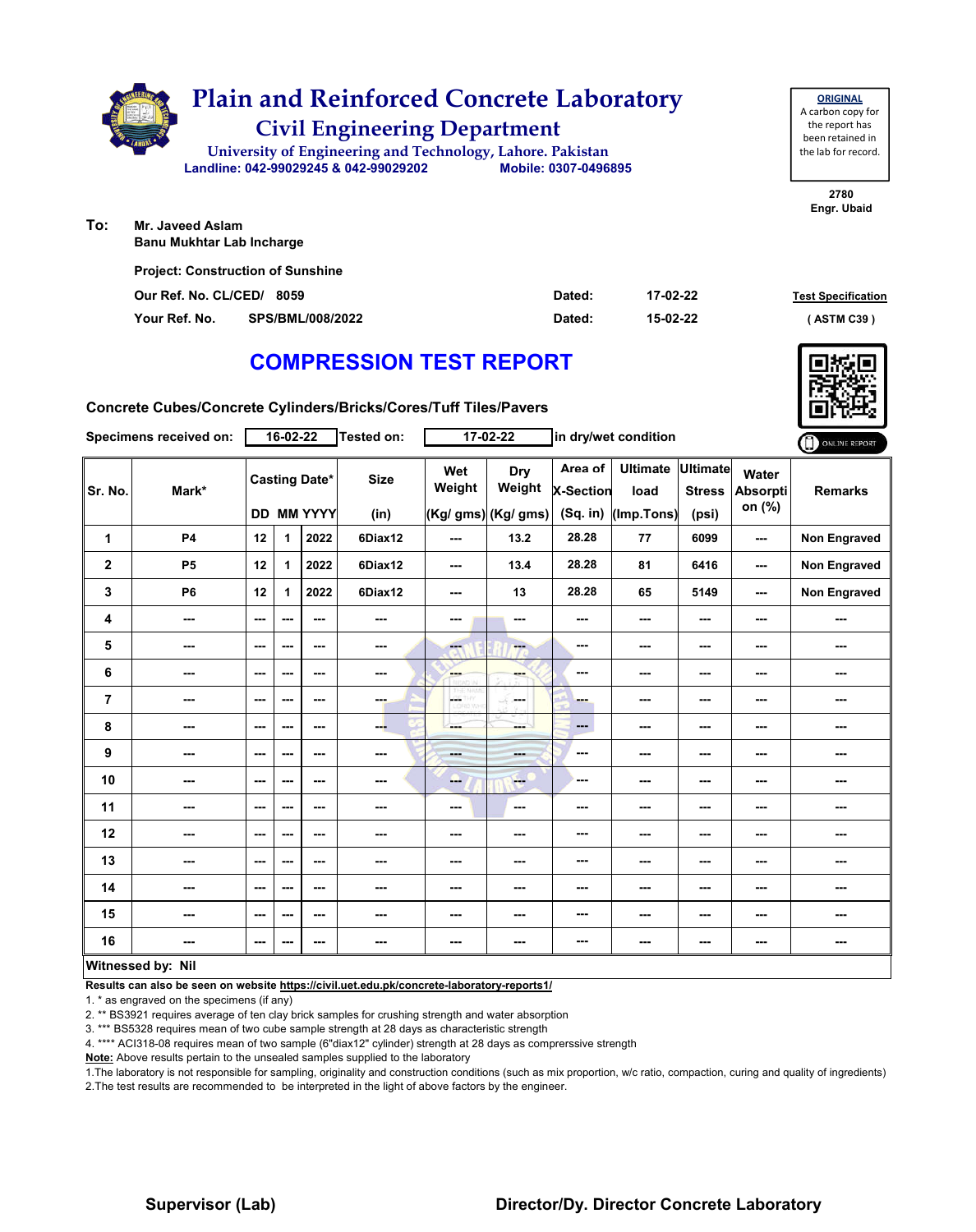|     | <b>Plain and Reinforced Concrete Laboratory</b><br><b>Civil Engineering Department</b><br>University of Engineering and Technology, Lahore. Pakistan<br>Landline: 042-99029245 & 042-99029202 | Mobile: 0307-0496895 |          | <b>ORIGINAL</b><br>A carbon copy for<br>the report has<br>been retained in<br>the lab for record. |
|-----|-----------------------------------------------------------------------------------------------------------------------------------------------------------------------------------------------|----------------------|----------|---------------------------------------------------------------------------------------------------|
| To: | Mr. Hawris Ahmad (Project Manager Civil / Structures)                                                                                                                                         |                      |          | 2742<br>Dr. Umbreen                                                                               |
|     | Engineerio Tech Group, Wapda Town Lahore<br><b>Project: RIPPAH International University Entension</b>                                                                                         |                      |          |                                                                                                   |
|     | Our Ref. No. CL/CED/<br>8060                                                                                                                                                                  | Dated:               | 17-02-22 | <b>Test Specification</b>                                                                         |

**Your Ref. No. 0193-Q-CE-PK-21/UET-LHR Dated: ( ASTM C39 )**

**08-02-22**

# **COMPRESSION TEST REPORT**

**Concrete Cubes/Concrete Cylinders/Bricks/Cores/Tuff Tiles/Pavers**

|                | Specimens received on:   |                          | $09 - 02 - 22$                            |         | Tested on:               |                         | $16 - 02 - 22$                       |                                         | in dry/wet condition                  |                                           |                             | ONLINE REPORT       |
|----------------|--------------------------|--------------------------|-------------------------------------------|---------|--------------------------|-------------------------|--------------------------------------|-----------------------------------------|---------------------------------------|-------------------------------------------|-----------------------------|---------------------|
| Sr. No.        | Mark*                    |                          | <b>Casting Date*</b><br><b>DD MM YYYY</b> |         | <b>Size</b><br>(in)      | Wet<br>Weight           | Dry<br>Weight<br>(Kg/ gms) (Kg/ gms) | Area of<br><b>X-Section</b><br>(Sq. in) | <b>Ultimate</b><br>load<br>(Imp.Tons) | <b>Ultimate</b><br><b>Stress</b><br>(psi) | Water<br>Absorpti<br>on (%) | <b>Remarks</b>      |
| 1              | ---                      | 1                        | $\mathbf{2}$                              | 2022    | 6Diax12                  | ---                     | 13.2                                 | 28.28                                   | 63                                    | 4990                                      | ---                         | <b>Non Engraved</b> |
| $\mathbf 2$    | ---                      | 1                        | $\mathbf 2$                               | 2022    | 6Diax12                  | ---                     | 13.2                                 | 28.28                                   | 33                                    | 2614                                      | ---                         | <b>Non Engraved</b> |
| 3              | ---                      | $\mathbf{1}$             | $\mathbf{2}$                              | 2022    | 6Diax12                  | ---                     | 12.8                                 | 28.28                                   | 23                                    | 1822                                      | ---                         | Non Engraved        |
| 4              | ---                      | $\sim$ $\sim$            | ---                                       | $- - -$ | ---                      | ---                     | ---                                  | ---                                     | ---                                   | ---                                       | ---                         | ---                 |
| 5              | $- - -$                  | $\sim$ $\sim$            | ---                                       | ---     | $\cdots$                 | $\overline{\mathbf{a}}$ | --                                   | ---                                     | ---                                   | ---                                       | ---                         | ---                 |
| 6              | ---                      | $--$                     | ---                                       | ---     | $\overline{\phantom{a}}$ | <b>Base</b>             | ---                                  | ---                                     | ---                                   | ---                                       | ---                         | ---                 |
| $\overline{7}$ | ---                      | ---                      | ---                                       | $--$    | ---                      | <b>CETHY</b>            | ---                                  | ---                                     | ---                                   | ---                                       | ---                         |                     |
| 8              | ---                      | $\sim$ $\sim$            | ---                                       | ---     | ---                      | ---                     | ---                                  | ---                                     | ---                                   | ---                                       | ---                         | ---                 |
| 9              | ---                      | $--$                     | ---                                       | ---     | $\cdots$                 | <b>Basic</b>            | ---                                  | ---                                     | ---                                   | ---                                       | ---                         | ---                 |
| 10             | ---                      | $--$                     | ---                                       | ---     | ---                      | --                      | ---                                  | ---                                     | ---                                   | ---                                       | ---                         | ---                 |
| 11             | ---                      | ---                      | ---                                       | ---     | ---                      | ---                     | $\sim$ $\sim$                        | ---                                     | ---                                   | ---                                       | ---                         | ---                 |
| 12             | ---                      | $\sim$ $\sim$            | ---                                       | ---     | ---                      | ---                     | ---                                  | ---                                     | ---                                   | ---                                       | ---                         | ---                 |
| 13             | ---                      | ---                      | ---                                       | ---     | ---                      | ---                     | ---                                  | ---                                     | ---                                   | ---                                       | ---                         | ---                 |
| 14             | ---                      | $--$                     | ---                                       | ---     | ---                      | ---                     | ---                                  | ---                                     | ---                                   | ---                                       | ---                         | ---                 |
| 15             | ---                      | $\sim$ $\sim$            | ---                                       | ---     | ---                      | ---                     | ---                                  | ---                                     | ---                                   | ---                                       | ---                         | ---                 |
| 16             | ---                      | $\overline{\phantom{a}}$ | ---                                       | ---     | $\sim$                   | ---                     | ---                                  | ---                                     | ---                                   | ---                                       | ---                         | ---                 |
|                | <b>Witnessed by: Nil</b> |                          |                                           |         |                          |                         |                                      |                                         |                                       |                                           |                             |                     |

## **Witnessed by: Nil**

**Results can also be seen on website https://civil.uet.edu.pk/concrete-laboratory-reports1/**

1. \* as engraved on the specimens (if any)

2. \*\* BS3921 requires average of ten clay brick samples for crushing strength and water absorption

3. \*\*\* BS5328 requires mean of two cube sample strength at 28 days as characteristic strength

4. \*\*\*\* ACI318-08 requires mean of two sample (6"diax12" cylinder) strength at 28 days as comprerssive strength

**Note:** Above results pertain to the unsealed samples supplied to the laboratory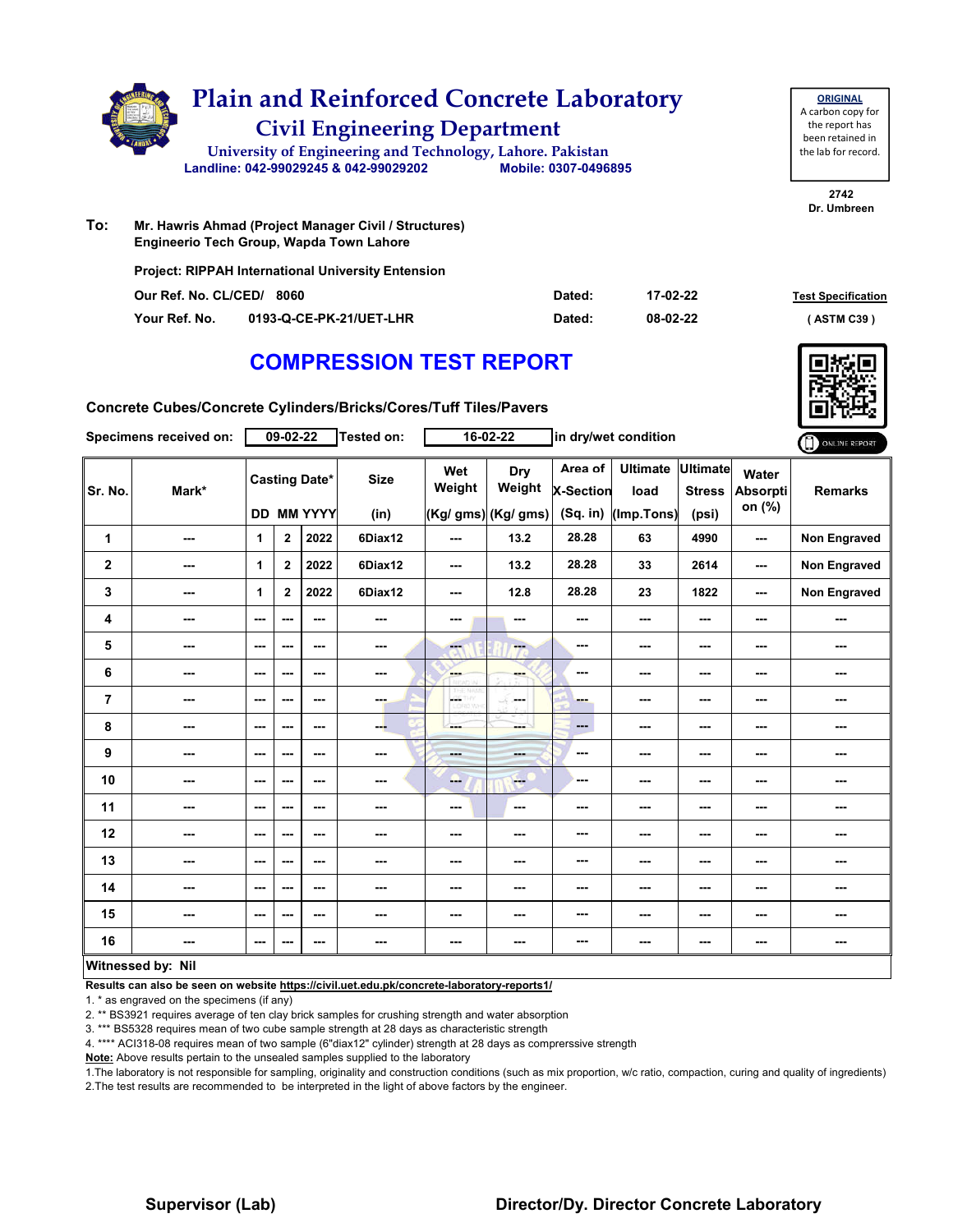|     | <b>Plain and Reinforced Concrete Laboratory</b><br><b>Civil Engineering Department</b><br>University of Engineering and Technology, Lahore. Pakistan<br>Landline: 042-99029245 & 042-99029202 | Mobile: 0307-0496895 |          |  |
|-----|-----------------------------------------------------------------------------------------------------------------------------------------------------------------------------------------------|----------------------|----------|--|
| To: | Lt Col Ubaid ur Rehman (SPM (JV) PEC Bldg Proj)<br><b>NLC Engineers-Tijaarat Developers (JV)</b>                                                                                              |                      |          |  |
|     | <b>Project: Construction of PEC Regional Office Lahore</b><br>Our Ref. No. CL/CED/<br>8061                                                                                                    | Dated:               | 17-02-22 |  |

**Our Ref. No. CL/CED/ Dated: Test Specification 8061 Your Ref. No. 901/NLC-TD (JV)/PEC/529 Dated: ( ASTM C39 )**

**09-02-22**

# **COMPRESSION TEST REPORT**



**2739 Dr. Yousaf**

**ORIGINAL** A carbon copy for the report has been retained in the lab for record.

**Concrete Cubes/Concrete Cylinders/Bricks/Cores/Tuff Tiles/Pavers**

|             | Specimens received on:   |                                           | 09-02-22 |                          | Tested on:          |                  | $11-02-22$                                  |                                           | in dry/wet condition                  |                                           |                                    | ONLINE REPORT  |
|-------------|--------------------------|-------------------------------------------|----------|--------------------------|---------------------|------------------|---------------------------------------------|-------------------------------------------|---------------------------------------|-------------------------------------------|------------------------------------|----------------|
| Sr. No.     | Mark*                    | <b>Casting Date*</b><br><b>DD MM YYYY</b> |          |                          | <b>Size</b><br>(in) | Wet<br>Weight    | <b>Dry</b><br>Weight<br>(Kg/ gms) (Kg/ gms) | Area of<br><b>X-Section</b><br>$(Sq.$ in) | <b>Ultimate</b><br>load<br>(Imp.Tons) | <b>Ultimate</b><br><b>Stress</b><br>(psi) | Water<br><b>Absorpti</b><br>on (%) | <b>Remarks</b> |
| 1           | 1546                     | 13                                        | 1        | 2022                     | 6Diax12             | ---              | 13                                          | 28.28                                     | 82                                    | 6495                                      | ---                                | Non Engraved   |
| $\mathbf 2$ | 1550                     | 13                                        | 1        | 2022                     | 6Diax12             | $--$             | 13                                          | 28.28                                     | 84                                    | 6653                                      | ---                                | Non Engraved   |
| 3           | 1555                     | 13                                        | 1        | 2022                     | 6Diax12             | ---              | 13                                          | 28.28                                     | 63                                    | 4990                                      | ---                                | Non Engraved   |
| 4           | $\sim$                   | $\sim$                                    | ---      | $- - -$                  | ---                 | ---              | ---                                         | ---                                       | ---                                   | $--$                                      | $\overline{\phantom{a}}$           | ---            |
| 5           | $\cdots$                 | ---                                       | ---      | $--$                     | $\cdots$            | $-1$             | ÷                                           | ---                                       | ---                                   | $--$                                      | ---                                | ---            |
| 6           | ---                      | $\overline{\phantom{a}}$                  | ---      | $--$                     | ---                 | ---              | ---                                         | ---                                       | ---                                   | ---                                       | ---                                |                |
| 7           | ---                      | ---                                       | ---      | ---                      | ---                 | CETHY<br>LORD WH | -F.<br>an mar                               | ---                                       | ---                                   | $\cdots$                                  | ---                                | ---            |
| 8           | $\sim$ $\sim$            | $\overline{\phantom{a}}$                  | ---      | $--$                     | --                  | ---              | ---                                         | ---                                       | ---                                   | $\overline{\phantom{a}}$                  | ---                                | ---            |
| 9           | $\overline{\phantom{a}}$ | $\overline{\phantom{a}}$                  | ---      | ---                      | ---                 | ---              | ---                                         | ---                                       | ---                                   | $\cdots$                                  | ---                                | ---            |
| 10          | ---                      | $\sim$ $\sim$                             | ---      | $- - -$                  | ---                 | ---              | <b>Fee</b>                                  | ---                                       | ---                                   | ---                                       | ---                                | ---            |
| 11          | $\overline{\phantom{a}}$ | $\overline{\phantom{a}}$                  | ---      | $--$                     | ---                 | $--$             | ---                                         | ---                                       | ---                                   | $--$                                      | ---                                |                |
| 12          | $\cdots$                 | $\cdots$                                  | ---      | ---                      | ---                 | ---              | ---                                         | ---                                       | ---                                   | ---                                       | ---                                | ---            |
| 13          | ---                      | $--$                                      | ---      | $--$                     | ---                 | ---              | ---                                         | ---                                       | ---                                   | ---                                       | ---                                |                |
| 14          | ---                      | $--$                                      | ---      | $--$                     | ---                 | ---              | ---                                         | ---                                       | ---                                   | ---                                       | ---                                | ---            |
| 15          | $\sim$ $\sim$            | $\overline{\phantom{a}}$                  | ---      | $\overline{\phantom{a}}$ | $\sim$              | ---              | ---                                         | ---                                       | ---                                   | $\sim$                                    | ---                                | ---            |
| 16          | $\overline{\phantom{a}}$ | $\sim$ $\sim$                             | ---      | ---                      | $\sim$              | ---              | ---                                         | ---                                       | ---                                   | ---                                       | ---                                | ---            |
|             | <b>Witnessed by: Nil</b> |                                           |          |                          |                     |                  |                                             |                                           |                                       |                                           |                                    |                |

## **Witnessed by: Nil**

**Results can also be seen on website https://civil.uet.edu.pk/concrete-laboratory-reports1/**

1. \* as engraved on the specimens (if any)

2. \*\* BS3921 requires average of ten clay brick samples for crushing strength and water absorption

3. \*\*\* BS5328 requires mean of two cube sample strength at 28 days as characteristic strength

4. \*\*\*\* ACI318-08 requires mean of two sample (6"diax12" cylinder) strength at 28 days as comprerssive strength

**Note:** Above results pertain to the unsealed samples supplied to the laboratory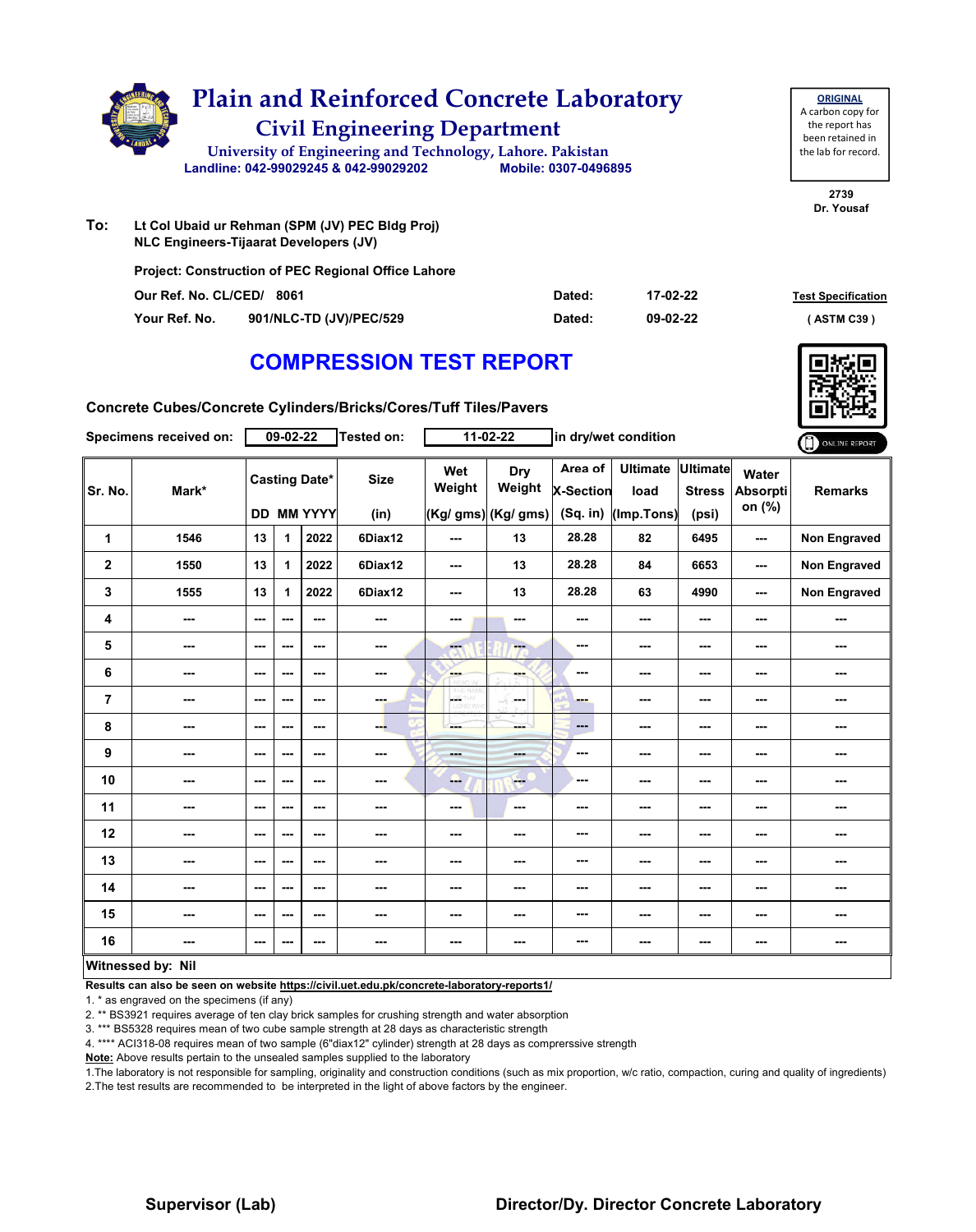

| <b>ORIGINAL</b>     |
|---------------------|
| A carbon copy for   |
| the report has      |
| been retained in    |
| the lab for record. |
|                     |

**2769 Engr. Ubaid A. Mugha** 

**To: Mr. Adnan Ejaz (Project Manager) Icon Valley Phse II, Lahore**

| <b>Project: ICON COMMERCIAL-(B)</b> |        |          |                           |
|-------------------------------------|--------|----------|---------------------------|
| Our Ref. No. CL/CED/ 8062           | Dated: | 17-02-22 | <b>Test Specification</b> |
| Your Ref. No.<br>$IV-15$            | Dated: | 15-02-22 | (ASTM C39)                |

## **COMPRESSION TEST REPORT**

**Concrete Cubes/Concrete Cylinders/Bricks/Cores/Tuff Tiles/Pavers**

|             | Specimens received on:   |                        | $15 - 02 - 22$           |                                    | Tested on:               |                                 | $17 - 02 - 22$                        |                                         | in dry/wet condition                  |                                           |                                    | ONLINE REPORT       |
|-------------|--------------------------|------------------------|--------------------------|------------------------------------|--------------------------|---------------------------------|---------------------------------------|-----------------------------------------|---------------------------------------|-------------------------------------------|------------------------------------|---------------------|
| Sr. No.     | Mark*                    |                        |                          | <b>Casting Date*</b><br>DD MM YYYY | <b>Size</b><br>(in)      | Wet<br>Weight                   | Dry<br>Weight<br>$(Kg/gms)$ (Kg/ gms) | Area of<br><b>X-Section</b><br>(Sq. in) | <b>Ultimate</b><br>load<br>(Imp.Tons) | <b>Ultimate</b><br><b>Stress</b><br>(psi) | Water<br><b>Absorpti</b><br>on (%) | <b>Remarks</b>      |
| 1           | 3000 Psi GF Slab         | 19                     | 1                        | 2022                               | 6Diax12                  | ---                             | 13                                    | 28.28                                   | 65                                    | 5149                                      | ---                                | <b>Non Engraved</b> |
| $\mathbf 2$ | 3000 Psi GF Slab         | 19                     | 1                        | 2022                               | 6Diax12                  | ---                             | 13.8                                  | 28.28                                   | 69                                    | 5465                                      | ---                                | <b>Non Engraved</b> |
| 3           | 3000 Psi GF Slab         | 19                     | 1                        | 2022                               | 6Diax12                  | ---                             | 13.4                                  | 28.28                                   | 67                                    | 5307                                      | ---                                | Non Engraved        |
| 4           | $\overline{\phantom{a}}$ | $\sim$ $\sim$          | $\overline{\phantom{a}}$ | $\overline{\phantom{a}}$           | ---                      | ---                             | ---                                   | ---                                     | ---                                   | ---                                       | ---                                | ---                 |
| 5           | ---                      | $\sim$ $\sim$          | ---                      | $\overline{\phantom{a}}$           | $\overline{\phantom{a}}$ | $\overline{\phantom{a}}$        | ---                                   | $\sim$                                  | ---                                   | ---                                       | ---                                | ---                 |
| 6           | ---                      | $\sim$                 | ---                      | $- - -$                            | ---                      | ---                             | ---                                   | ---                                     | ---                                   | ---                                       | ---                                | ---                 |
| 7           | $\overline{\phantom{a}}$ | $\sim$ $\sim$          | $\overline{\phantom{a}}$ | ---                                | man.                     | LGE <sup>1</sup><br><b>D.WH</b> | ---                                   | ---                                     | ---                                   | ---                                       | ---                                | ---                 |
| 8           | ---                      | $\sim$                 | ---                      | ---                                | ---                      | ---                             | ---                                   | $\qquad \qquad \cdots$                  | ---                                   | ---                                       | ---                                | ---                 |
| 9           | ---                      | $\qquad \qquad \cdots$ | ---                      | ---                                | ---                      | ---                             | ---                                   | $-$                                     | ---                                   | ---                                       | ---                                | ---                 |
| 10          | $- - -$                  | $\sim$ $\sim$          | ---                      | ---                                | $\sim$ $\sim$            | ---                             | <b>Free</b>                           | ---                                     | ---                                   | ---                                       | ---                                | ---                 |
| 11          | $\overline{\phantom{a}}$ | $\sim$ $\sim$          | ---                      | $--$                               | ---                      | ---                             | $\sim$                                | ---                                     | ---                                   | ---                                       | ---                                | ---                 |
| 12          | ---                      | $\qquad \qquad \cdots$ | ---                      | $\overline{\phantom{a}}$           | ---                      | ---                             | ---                                   | $- - -$                                 | ---                                   | ---                                       | ---                                | ---                 |
| 13          | ---                      | $\sim$ $\sim$          | ---                      | ---                                | ---                      | ---                             | ---                                   | ---                                     | ---                                   | ---                                       | ---                                | ---                 |
| 14          | $\sim$ $\sim$            | $\sim$ $\sim$          | ---                      | $\sim$ $\sim$                      | ---                      | ---                             | ---                                   | ---                                     | ---                                   | ---                                       | ---                                | ---                 |
| 15          | ---                      | $\sim$ $\sim$          | ---                      | $--$                               | ---                      | ---                             | ---                                   | $\sim$                                  | ---                                   | ---                                       | ---                                | ---                 |
| 16          | $\overline{\phantom{a}}$ | $\sim$ $\sim$          | ---                      | ---                                | ---                      | ---                             | ---                                   | $- - -$                                 | ---                                   | ---                                       | $\cdots$                           | ---                 |
|             | Witnessed by: Nil        |                        |                          |                                    |                          |                                 |                                       |                                         |                                       |                                           |                                    |                     |

**Results can also be seen on website https://civil.uet.edu.pk/concrete-laboratory-reports1/**

1. \* as engraved on the specimens (if any)

2. \*\* BS3921 requires average of ten clay brick samples for crushing strength and water absorption

3. \*\*\* BS5328 requires mean of two cube sample strength at 28 days as characteristic strength

4. \*\*\*\* ACI318-08 requires mean of two sample (6"diax12" cylinder) strength at 28 days as comprerssive strength

**Note:** Above results pertain to the unsealed samples supplied to the laboratory

1.The laboratory is not responsible for sampling, originality and construction conditions (such as mix proportion, w/c ratio, compaction, curing and quality of ingredients) 2.The test results are recommended to be interpreted in the light of above factors by the engineer.

## **Supervisor (Lab) Director/Dy. Director Concrete Laboratory**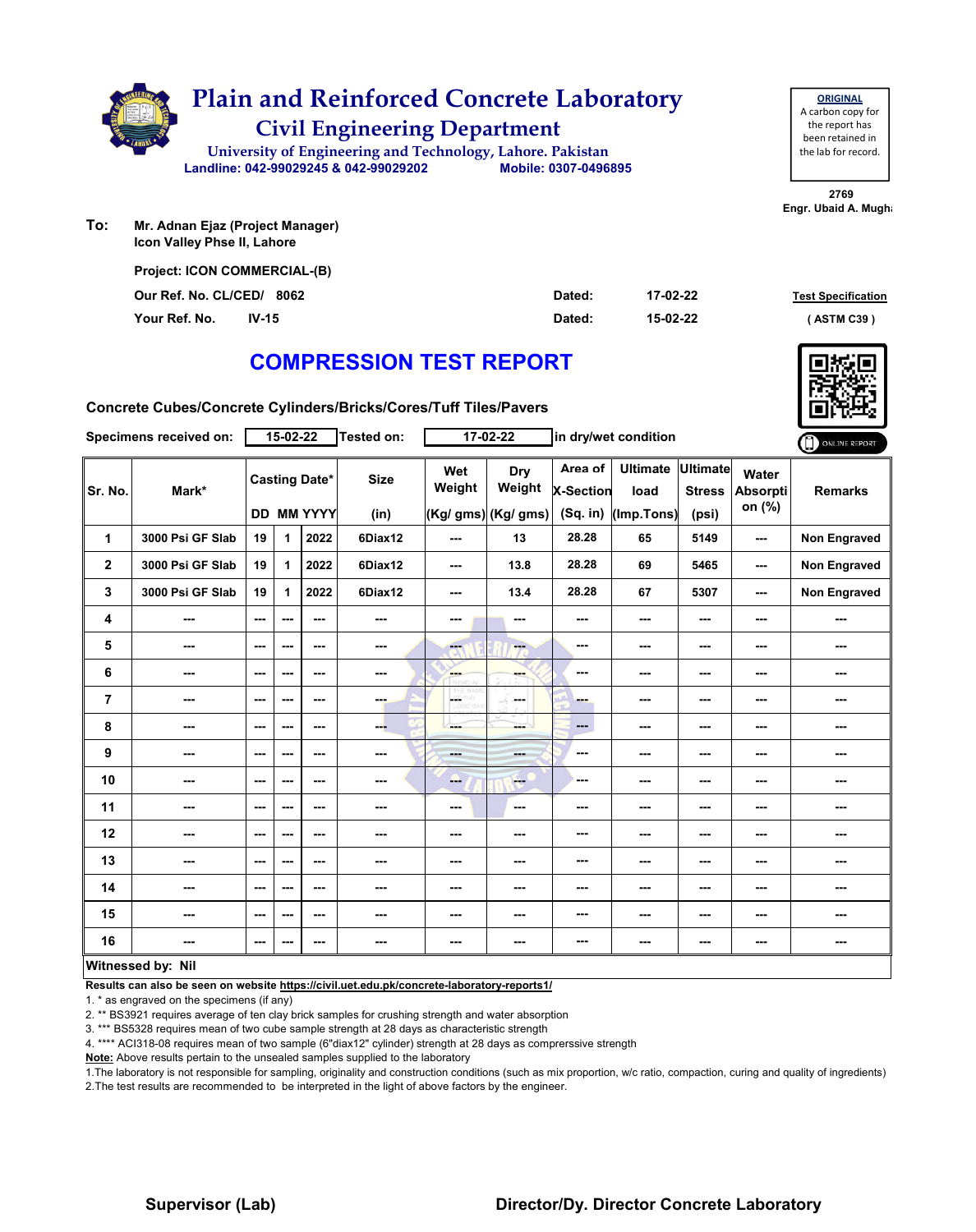

| <b>Punjab Safe Cities Authority Lahore (M/s CMC Engineering Services)</b> |                                                                                                              |        |          |                           |  |  |  |  |  |  |  |
|---------------------------------------------------------------------------|--------------------------------------------------------------------------------------------------------------|--------|----------|---------------------------|--|--|--|--|--|--|--|
| <b>Pole Foundation</b> )                                                  | Project: Restoration/Relocation/Shifting of Infrastructure at different sites through framework contract (I- |        |          |                           |  |  |  |  |  |  |  |
| Our Ref. No. CL/CED/                                                      | 8063                                                                                                         | Dated: | 17-02-22 | <b>Test Specification</b> |  |  |  |  |  |  |  |
| Your Ref. No.                                                             | 1405/Works/PSCA/2022                                                                                         | Dated: | 04-02-22 | (ASTM C39)                |  |  |  |  |  |  |  |

# **COMPRESSION TEST REPORT**



**2731**

**Concrete Cubes/Concrete Cylinders/Bricks/Cores/Tuff Tiles/Pavers**

|             | Specimens received on: |                          | 09-02-22 |                                           | <b>Tested on:</b>   |                   | $11-02-22$                                  |                                  | in dry/wet condition                    |                        |                                    | ONLINE REPORT  |
|-------------|------------------------|--------------------------|----------|-------------------------------------------|---------------------|-------------------|---------------------------------------------|----------------------------------|-----------------------------------------|------------------------|------------------------------------|----------------|
| Sr. No.     | Mark*                  |                          |          | <b>Casting Date*</b><br><b>DD MM YYYY</b> | <b>Size</b><br>(in) | Wet<br>Weight     | <b>Dry</b><br>Weight<br>(Kg/ gms) (Kg/ gms) | Area of<br>X-Section<br>(Sq. in) | Ultimate Ultimate<br>load<br>(Imp.Tons) | <b>Stress</b><br>(psi) | Water<br><b>Absorpti</b><br>on (%) | <b>Remarks</b> |
| 1           | PSCA-F1                | 11                       | 1        | 2022                                      | 6Diax12             | $\sim$ $\sim$     | 13                                          | 28.28                            | 48                                      | 3802                   | $\sim$ $\sim$                      | Non Engraved   |
| $\mathbf 2$ | PSCA-F2                | 11                       | 1        | 2022                                      | 6Diax12             | $\sim$ $\sim$     | 13.2                                        | 28.28                            | 58                                      | 4594                   | $\sim$                             | Non Engraved   |
| 3           | ---                    | $\sim$ $\sim$            | ---      | ---                                       | ---                 | ---               | ---                                         | ---                              | ---                                     | ---                    | ---                                | ---            |
| 4           | ---                    | $--$                     | ---      | $\overline{\phantom{a}}$                  | ---                 | $\sim$ $\sim$     | $\overline{\phantom{a}}$                    | ---                              | ---                                     | ---                    | $\sim$                             | ---            |
| 5           | ---                    | ---                      | ---      | ---                                       | ---                 | $-1$              | m.                                          | ---                              | ---                                     | ---                    | ---                                | ---            |
| 6           | ---                    | ---                      | ---      | ---                                       | ---                 | ---               | ---                                         | ---                              | ---                                     | ---                    | $\overline{\phantom{a}}$           | ---            |
| 7           | ---                    | ---                      | ---      | ---                                       | ---                 | CETHY<br>LORD WHI | -S.<br>ومحادثه                              | -                                | $\cdots$                                | ---                    | $\overline{\phantom{a}}$           | ---            |
| 8           | ---                    | $- - -$                  | ---      | $\overline{\phantom{a}}$                  | --                  | ---               | ---                                         | $\qquad \qquad \cdots$           | ---                                     | ---                    | ---                                | ---            |
| 9           | ---                    | $\overline{\phantom{a}}$ | ---      | $\overline{\phantom{a}}$                  | ---                 | <b>Basic</b>      | ---                                         | $\overline{\phantom{a}}$         | ---                                     | ---                    | ---                                | ---            |
| 10          | ---                    | $\overline{\phantom{a}}$ | ---      | $\overline{\phantom{a}}$                  | ---                 | --                | ---                                         | ---                              | ---                                     | ---                    | $\sim$                             | ---            |
| 11          | ---                    | $\overline{\phantom{a}}$ | ---      | ---                                       | ---                 | $\sim$ $\sim$     | $\overline{\phantom{a}}$                    | ---                              | ---                                     | ---                    | $\overline{\phantom{a}}$           | ---            |
| 12          | ---                    | ---                      | ---      | ---                                       | ---                 | ---               | ---                                         | ---                              | ---                                     | ---                    | ---                                | ---            |
| 13          | ---                    | ---                      | ---      | ---                                       |                     | ---               | ---                                         | ---                              | ---                                     | ---                    | ---                                | ---            |
| 14          | ---                    | $-$                      | ---      | $\overline{\phantom{a}}$                  | ---                 | ---               | ---                                         | $\overline{\phantom{a}}$         | ---                                     | ---                    | ---                                | ---            |
| 15          | ---                    | $\sim$ $\sim$            | ---      | ---                                       | ---                 | ---               | ---                                         | ---                              | ---                                     | ---                    | ---                                | ---            |
| 16          | ---                    | $--$                     | ---      | $\overline{\phantom{a}}$                  | ---                 | ---               | ---                                         | $\overline{\phantom{a}}$         | ---                                     | ---                    | $\sim$                             | ---            |
|             | Witnessed by: Nil      |                          |          |                                           |                     |                   |                                             |                                  |                                         |                        |                                    |                |

## **Witnessed by: Nil**

**Results can also be seen on website https://civil.uet.edu.pk/concrete-laboratory-reports1/**

1. \* as engraved on the specimens (if any)

2. \*\* BS3921 requires average of ten clay brick samples for crushing strength and water absorption

3. \*\*\* BS5328 requires mean of two cube sample strength at 28 days as characteristic strength

4. \*\*\*\* ACI318-08 requires mean of two sample (6"diax12" cylinder) strength at 28 days as comprerssive strength

**Note:** Above results pertain to the unsealed samples supplied to the laboratory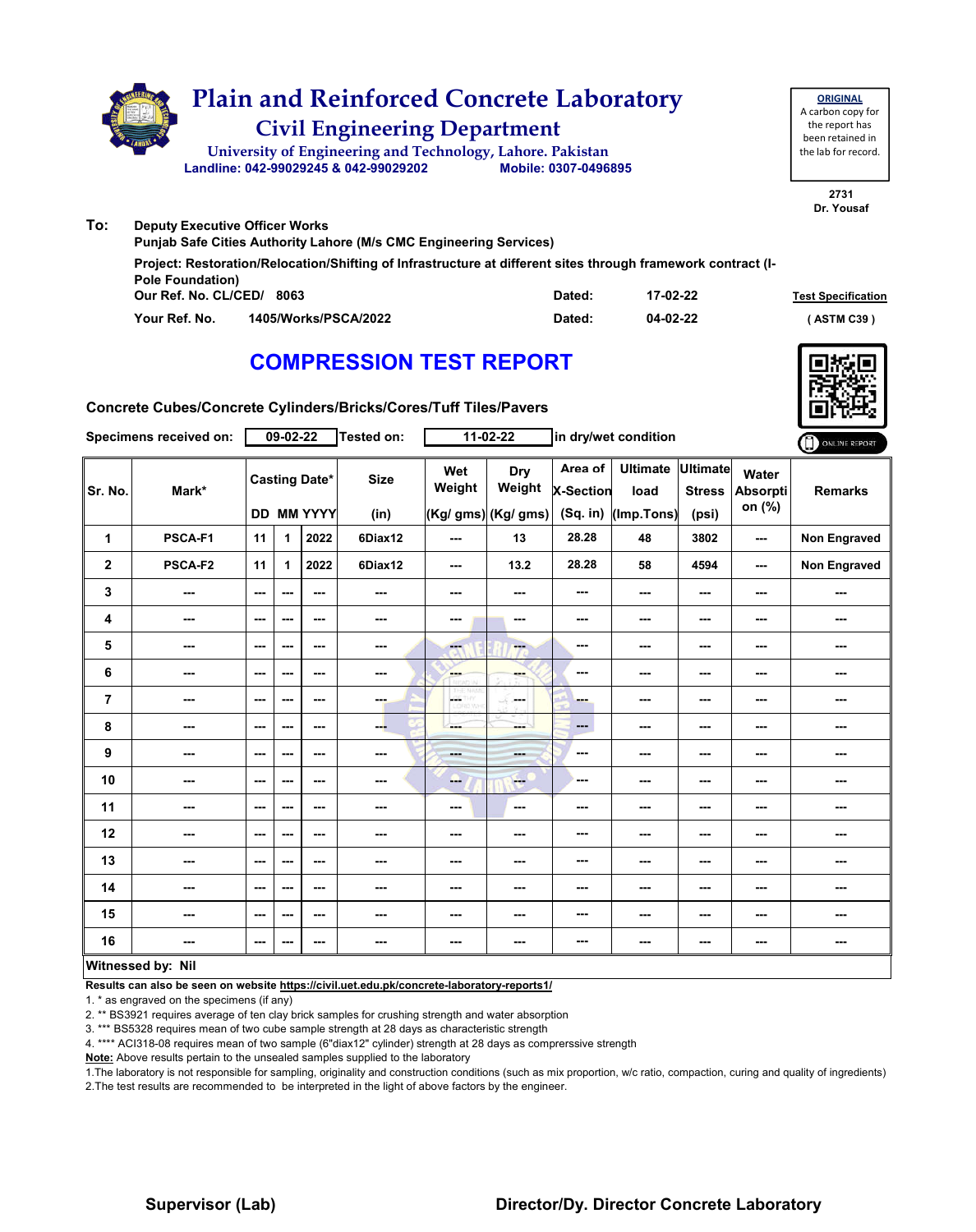

**ORIGINAL** A carbon copy for the report has been retained in the lab for record.

**2777 Dr. Qasim Khan**

**To: (Sh. Muhammad Tariq), Engineer REC**

**The Help Care Society (TAC). M/S Mushtaq Ashfaq Ch & Sons (Pvt) Ltd.**

**Project: Construction of Extension Block (The Help Care Society) TAC School Johar Town, Lahore.**

| Our Ref. No. CL/CED/ 8064 |                  | Dated: | 17-02-22 | <b>Test Specification</b> |
|---------------------------|------------------|--------|----------|---------------------------|
| Your Ref. No.             | <b>JTC EXT-4</b> | Dated: | 17-02-22 | (ASTM C39)                |

# **COMPRESSION TEST REPORT**



**Concrete Cubes/Concrete Cylinders/Bricks/Cores/Tuff Tiles/Pavers**

|                | Specimens received on:               |                          | 16-02-22 |                                    | Tested on:          |                | 17-02-22                             |                                         | in dry/wet condition                  |                                    |                                    | ONLINE REPORT       |
|----------------|--------------------------------------|--------------------------|----------|------------------------------------|---------------------|----------------|--------------------------------------|-----------------------------------------|---------------------------------------|------------------------------------|------------------------------------|---------------------|
| Sr. No.        | Mark*                                |                          |          | <b>Casting Date*</b><br>DD MM YYYY | <b>Size</b><br>(in) | Wet<br>Weight  | Dry<br>Weight<br>(Kg/ gms) (Kg/ gms) | Area of<br><b>X-Section</b><br>(Sq. in) | <b>Ultimate</b><br>load<br>(Imp.Tons) | Ultimate<br><b>Stress</b><br>(psi) | Water<br><b>Absorpti</b><br>on (%) | <b>Remarks</b>      |
| 1              | <b>RCC of Raft</b><br>Footing        | 17                       | 1        | 2022                               | 6Diax12             | $--$           | 13.8                                 | 28.28                                   | 74                                    | 5861                               | ---                                | <b>Non Engraved</b> |
| $\mathbf 2$    | <b>RCC of Raft</b><br><b>Footing</b> | 17                       | 1.       | 2022                               | 6Diax12             | ---            | 14                                   | 28.28                                   | 66                                    | 5228                               | $-$                                | <b>Non Engraved</b> |
| 3              | <b>RCC of Raft</b><br>Footing        | 17                       | 1        | 2022                               | 6Diax12             | ---            | 13.8                                 | 28.28                                   | 83                                    | 6574                               | ---                                | <b>Non Engraved</b> |
| 4              | ---                                  | ---                      | ---      | ---                                | ---                 | ---            | ---                                  | ---                                     | ---                                   | ---                                | ---                                | ---                 |
| 5              | ---                                  | $\overline{\phantom{a}}$ | ---      | ---                                | ---                 | ---            | ---                                  | ---                                     | ---                                   | $\overline{\phantom{a}}$           | ---                                | ---                 |
| 6              | ---                                  | $\overline{\phantom{a}}$ | ---      | ---                                | ---                 | ---            | ---                                  | ---                                     | ---                                   | ---                                | ---                                |                     |
| $\overline{7}$ | ---                                  | $\sim$                   | ---      | $--$                               | ---                 | A.             | ---                                  | ---                                     | ---                                   | $\overline{\phantom{a}}$           | ---                                | ---                 |
| 8              | ---                                  | ---                      | ---      | ---                                | ---                 | ---            | ---                                  | $\qquad \qquad \cdots$                  | ---                                   | ---                                | ---                                | ---                 |
| 9              | ---                                  | $\overline{\phantom{a}}$ | ---      | ---                                | ---                 | <b>Barbara</b> | ---                                  | $\sim$ $\sim$                           | ---                                   | ---                                | ---                                | ---                 |
| 10             | ---                                  | $\overline{\phantom{a}}$ | ---      | ---                                | ---                 | ---            | ---                                  | ---                                     | ---                                   | ---                                | ---                                | ---                 |
| 11             | ---                                  | $\sim$                   | ---      | ---                                | ---                 | $\cdots$       | ---                                  | ---                                     | ---                                   | ---                                | ---                                | ---                 |
| 12             | ---                                  | ---                      | ---      | ---                                | ---                 | ---            | ---                                  | ---                                     | ---                                   | ---                                | ---                                | ---                 |
| 13             | ---                                  | $\overline{\phantom{a}}$ | ---      | ---                                | ---                 | ---            | ---                                  | ---                                     | ---                                   | ---                                | ---                                | ---                 |
| 14             | ---                                  | ---                      | ---      | ---                                | ---                 | ---            | ---                                  | ---                                     | ---                                   | ---                                | ---                                | ---                 |
| 15             | ---                                  | $-$                      | ---      | ---                                | ---                 | ---            | ---                                  | ---                                     | ---                                   | ---                                | ---                                | ---                 |
| 16             | ---                                  | $\sim$ $\sim$            | ---      | ---                                | ---                 | ---            | ---                                  | ---                                     | ---                                   | ---                                | ---                                | ---                 |
|                | Witnessed by: Nil                    |                          |          |                                    |                     |                |                                      |                                         |                                       |                                    |                                    |                     |

## **Witnessed by: Nil**

**Results can also be seen on website https://civil.uet.edu.pk/concrete-laboratory-reports1/**

1. \* as engraved on the specimens (if any)

2. \*\* BS3921 requires average of ten clay brick samples for crushing strength and water absorption

3. \*\*\* BS5328 requires mean of two cube sample strength at 28 days as characteristic strength

4. \*\*\*\* ACI318-08 requires mean of two sample (6"diax12" cylinder) strength at 28 days as comprerssive strength

**Note:** Above results pertain to the unsealed samples supplied to the laboratory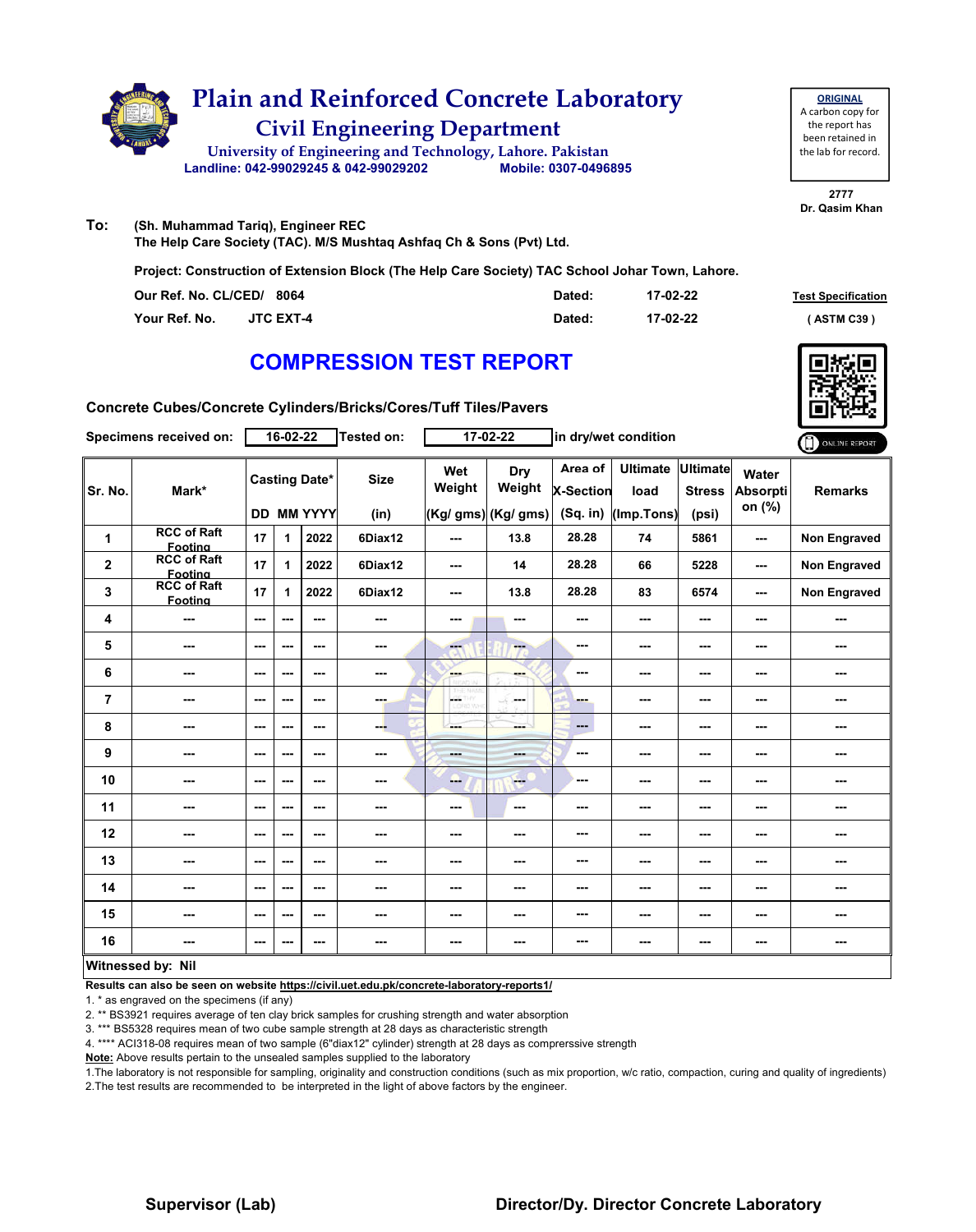

| Project: 295-M-1, Lake City, Lahore. |                                      |        |          |                           |  |  |  |  |  |  |
|--------------------------------------|--------------------------------------|--------|----------|---------------------------|--|--|--|--|--|--|
| Our Ref. No. CL/CED/                 | 8065                                 | Dated: | 17-02-22 | <b>Test Specification</b> |  |  |  |  |  |  |
| Your Ref. No.                        | IBS/295-M-1, Lake City, Lahore/SD-10 | Dated: | 10-02-22 | ( ----                    |  |  |  |  |  |  |

# **COMPRESSION TEST REPORT**

**Concrete Cubes/Concrete Cylinders/Bricks/Cores/Tuff Tiles/Pavers**

|                | Specimens received on:   |                          | $10-02-22$ |                                           | Tested on:               |               | 15-02-22                             |                             | in dry/wet condition                            |                                           |                             | ONLINE REPORT  |
|----------------|--------------------------|--------------------------|------------|-------------------------------------------|--------------------------|---------------|--------------------------------------|-----------------------------|-------------------------------------------------|-------------------------------------------|-----------------------------|----------------|
| Sr. No.        | Mark*                    |                          |            | <b>Casting Date*</b><br><b>DD MM YYYY</b> | <b>Size</b><br>(in)      | Wet<br>Weight | Dry<br>Weight<br>(Kg/ gms) (Kg/ gms) | Area of<br><b>X-Section</b> | <b>Ultimate</b><br>load<br>(Sq. in) (Imp. Tons) | <b>Ultimate</b><br><b>Stress</b><br>(psi) | Water<br>Absorpti<br>on (%) | <b>Remarks</b> |
| 1              | <b>Solid Block</b>       | $\sim$                   | ---        | $\sim$ $\sim$                             | 11.9x7.9x7.5             | $--$          | 25.8                                 | 94.01                       | 108                                             | 2573                                      | ---                         | ---            |
| $\mathbf{2}$   | <b>Solid Block</b>       | $\sim$ $\sim$            | $\sim$     | $\sim$ $\sim$                             | 11.9x7.9x7.5             | ---           | 24.8                                 | 94.01                       | 79                                              | 1882                                      | ---                         | ---            |
| 3              | <b>Solid Block</b>       | $\sim$ $\sim$            | ---        | $\sim$ $\sim$                             | 11.9x7.8x7.5             | $--$          | 25                                   | 92.82                       | 69                                              | 1665                                      | $\overline{\phantom{a}}$    | ---            |
| 4              | ---                      | $\qquad \qquad \cdots$   | ---        | $\sim$ $\sim$                             | ---                      | ---           | $\sim$ $\sim$                        | ---                         | ---                                             | ---                                       | ---                         | ---            |
| 5              | $- - -$                  | $\overline{a}$           | ---        | $\sim$ $\sim$                             | ---                      | m.            | ---                                  | $\overline{\phantom{a}}$    | ---                                             | ---                                       | ---                         | ---            |
| 6              | $\overline{\phantom{a}}$ | $\sim$ $\sim$            | ---        | $\sim$                                    | $\overline{\phantom{a}}$ | <b>Barnet</b> | ---                                  | $\cdots$                    | ---                                             | ---                                       | ---                         | ---            |
| $\overline{7}$ | ---                      | $\qquad \qquad \cdots$   | ---        | $\qquad \qquad \cdots$                    | ---                      | <b>GETHY</b>  | ---                                  | -                           | ---                                             | ---                                       | ---                         | ---            |
| 8              | $\sim$                   | $\sim$ $\sim$            | ---        | $- - -$                                   | --                       | ---           | ---                                  | $\qquad \qquad \cdots$      | ---                                             | ---                                       | $\sim$                      | ---            |
| 9              | ---                      | $\hspace{0.05cm} \ldots$ | ---        | $\sim$ $\sim$                             | ---                      | ---           | <b>START</b>                         | $\overline{\phantom{a}}$    | ---                                             | ---                                       | ---                         | ---            |
| 10             | ---                      | $\sim$ $\sim$            | ---        | $\sim$ $\sim$                             | ---                      | --            | <b>Here</b>                          | $-$                         | ---                                             | ---                                       | ---                         | ---            |
| 11             | $\sim$                   | $\sim$ $\sim$            | ---        | $\sim$ $\sim$                             | ---                      | ---           | $\sim$                               | $\overline{\phantom{a}}$    | ---                                             | ---                                       | ---                         | ---            |
| 12             | $\qquad \qquad \cdots$   | $\hspace{0.05cm} \ldots$ | ---        | $\sim$ $\sim$                             | ---                      | ---           | ---                                  | $\sim$                      | ---                                             | ---                                       | ---                         | ---            |
| 13             | ---                      | $\sim$ $\sim$            | ---        | $\sim$ $\sim$                             | ---                      | ---           | ---                                  | ---                         | ---                                             | ---                                       | ---                         | ---            |
| 14             | $\overline{\phantom{a}}$ | $\sim$                   | ---        | $\sim$ $\sim$                             | $\overline{\phantom{a}}$ | ---           | $\sim$ $\sim$                        | $\overline{\phantom{a}}$    | $--$                                            | ---                                       | $\sim$                      | ---            |
| 15             | $\overline{\phantom{a}}$ | $\sim$ $\sim$            | ---        | $\sim$ $\sim$                             | $\overline{\phantom{a}}$ | ---           | ---                                  | $\cdots$                    | ---                                             | ---                                       | ---                         | ---            |
| 16             | ---                      | $\cdots$                 | ---        | $\cdots$                                  | ---                      | ---           | ---                                  | ---                         | ---                                             | ---                                       | ---                         | ---            |
|                | Witnessed by: Nil        |                          |            |                                           |                          |               |                                      |                             |                                                 |                                           |                             |                |

### **Witnessed by: Nil**

**Results can also be seen on website https://civil.uet.edu.pk/concrete-laboratory-reports1/**

1. \* as engraved on the specimens (if any)

2. \*\* BS3921 requires average of ten clay brick samples for crushing strength and water absorption

3. \*\*\* BS5328 requires mean of two cube sample strength at 28 days as characteristic strength

4. \*\*\*\* ACI318-08 requires mean of two sample (6"diax12" cylinder) strength at 28 days as comprerssive strength

**Note:** Above results pertain to the unsealed samples supplied to the laboratory